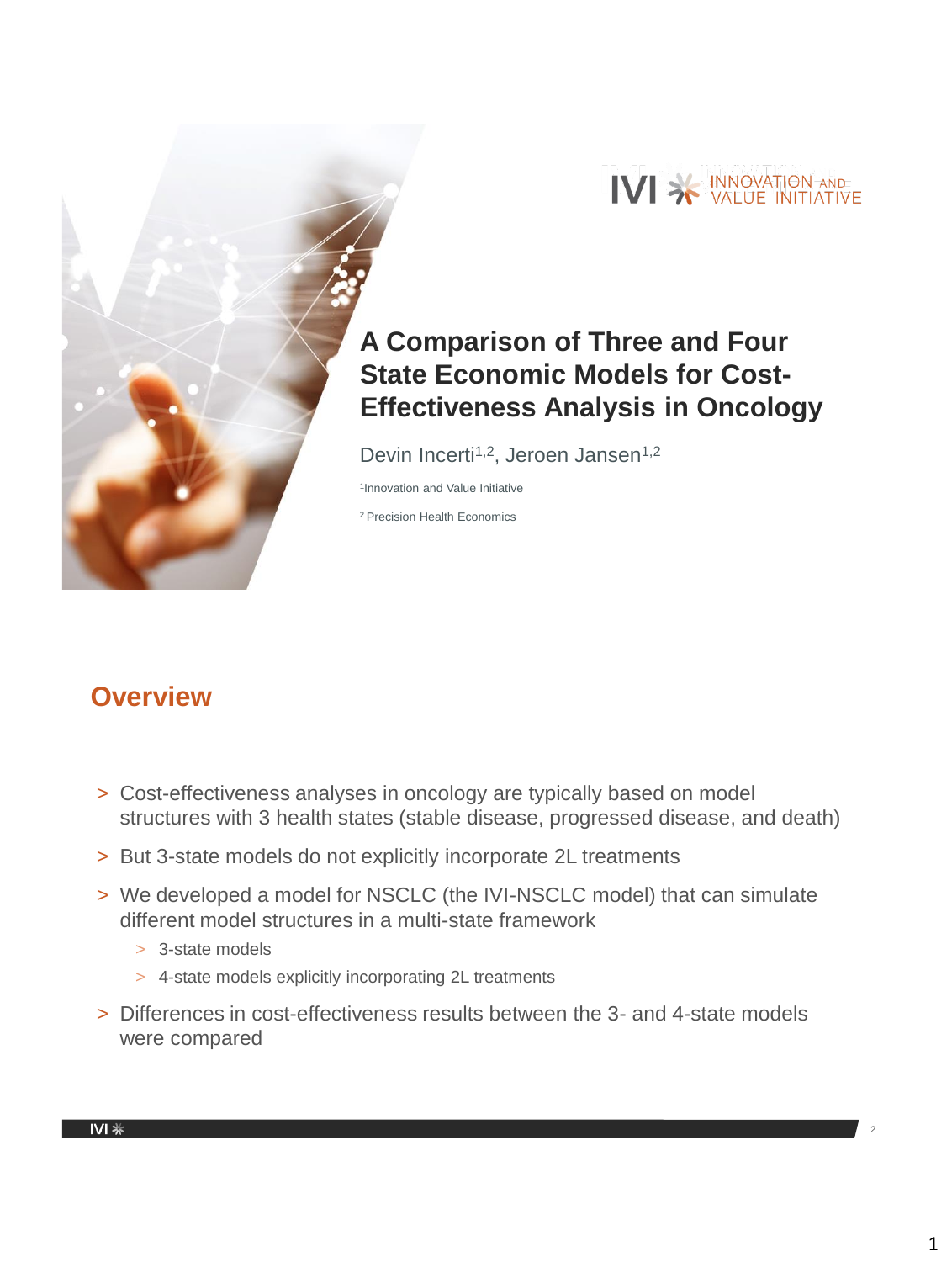### **3-state model**



 $S_1$  = Progression-free (stable disease) with 1L treatment

 $P_1$ = Progression with 1L treatment, captures the survival with 2L and 2L+ without making a distinction between progression free and progression phases

#### $D = Dead$

 $h^{S_1P_1}(u)$  hazard for transitioning from progression-free to progression with 1L treatment at time u

 $h^{S_1D}(u)$  = hazard for transitioning from progression-free to dead with 1L treatment at time u

 $h^{P_1D}(u)$  = hazard for transitioning from progression on 1L to dead at time u

#### IVI $*$

### **4-state model**



 $S_1$ = Progression-free (stable disease) with 1L treatment

 $P_1$  = Progression with 1L treatment

 $S_2$  = Progression-free (stable disease) with 2L treatment

 $P_2$  = Progression with 2L treatment, captures the survival with 2L+ without making a distinction between a progression free and progression phase

 $D = \text{Dead}$ 

 $h^{S_1P_1}(u)$  = hazard for transitioning from progression-free to progression with 1L treatment at time u

 $h^{S_1D}(u)$ = hazard for transitioning from progression-free to dead with 1L treatment at time u

 $h^{S_2P_2}(u)$  = hazard for transitioning from progression-free to progression with 2L treatment at time u

 $h^{S_2D}(u)$ = hazard for transitioning from progression-free to dead with 2L treatment at time u

 $h^{P_2D}(u)$ = hazard for transitioning from progression on 2L to dead at time u

4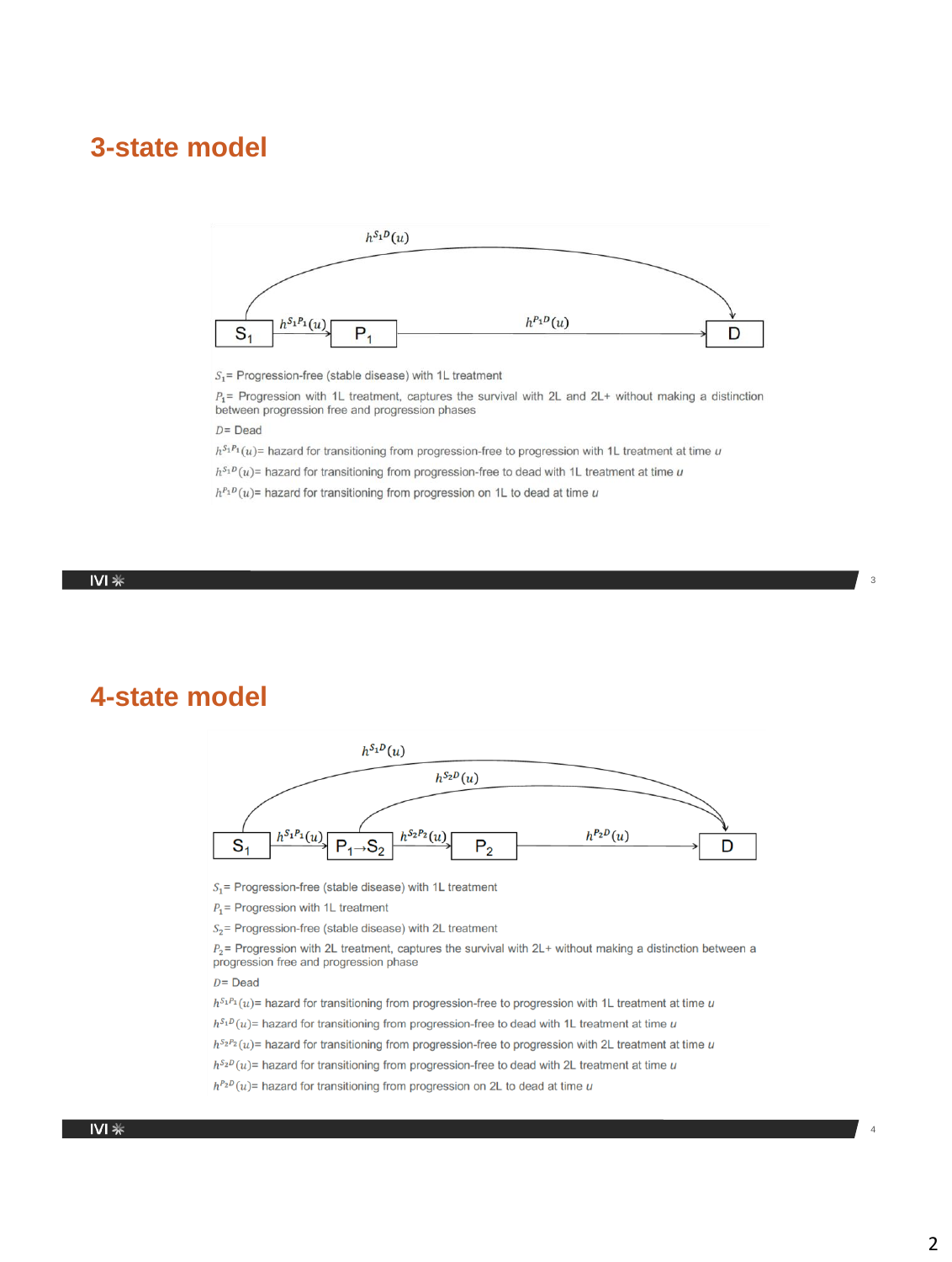## **Parameterized using multi-state network meta-analysis conducted separately by line (1L, 2L)**



 $S_{ik}(u)$  = progression -free (stable disease) in study i, treatment arm k at time u

 $P_{ik}(u)$ = progressed disease in study i, treatment arm k at time u

 $D_{ik}(u)$  = dead in study i, in treatment arm k at time u

 $h_{ik}^{SP}(u)$  = hazard rate for disease progression in study i, in treatment arm k at time u

 $h_{ik}^{PD}(u)$  = hazard rate for dying post-progression in study i, in treatment arm k at time u

 $h_{ik}^{SD}(u)$  = hazard rate for dying pre-progression in study i, in treatment arm k at time u

 $\frac{1}{2}$  IVI

## **Incorporation of treatment effect parameters**



6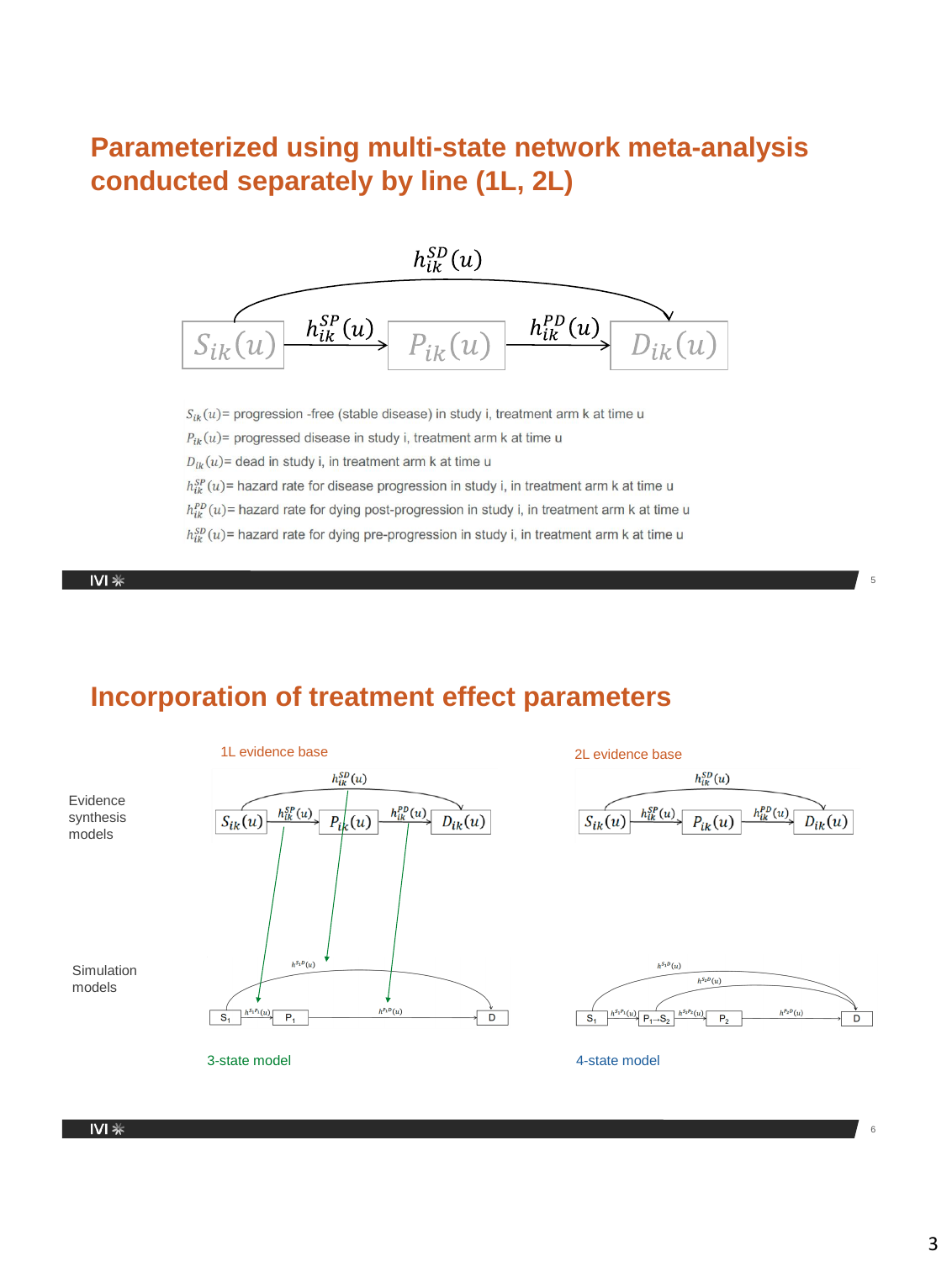



 $\overline{INI}$ 

## **Treatment costs by health state**



8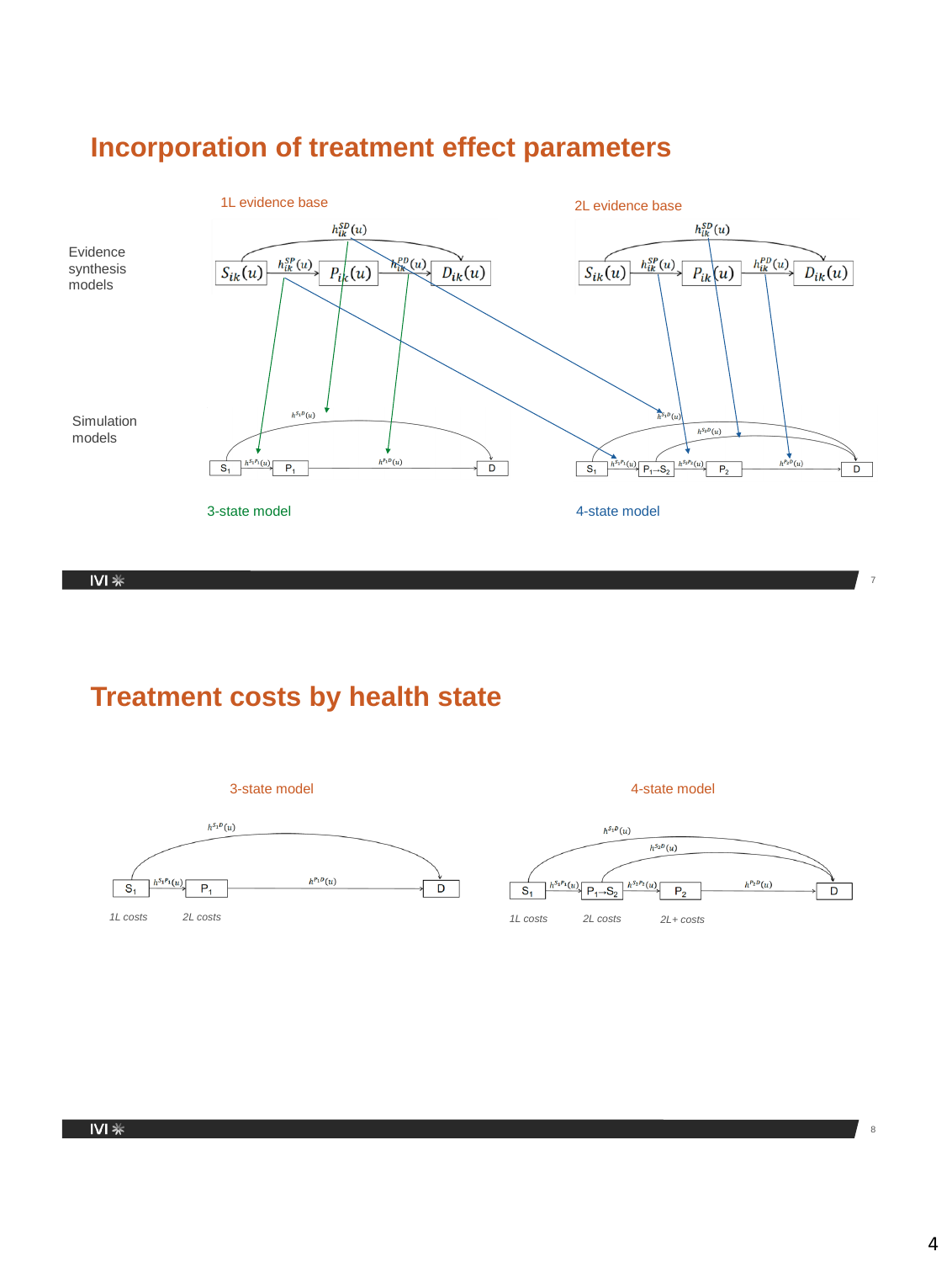## **Example analysis**



<sup>1</sup> 3-state model: 1L evidence for efficacy; 1L and 2L treatment costs

- <sup>2</sup> 4-state model: 1 Land 2L evidence for efficacy; 1 L, 2 L, and 2 L+ treatment costs
- $3$  PBDC = platinum-based doublet chemotherapy

 $\overline{IVI*}$ 

## **Results: efficacy**





10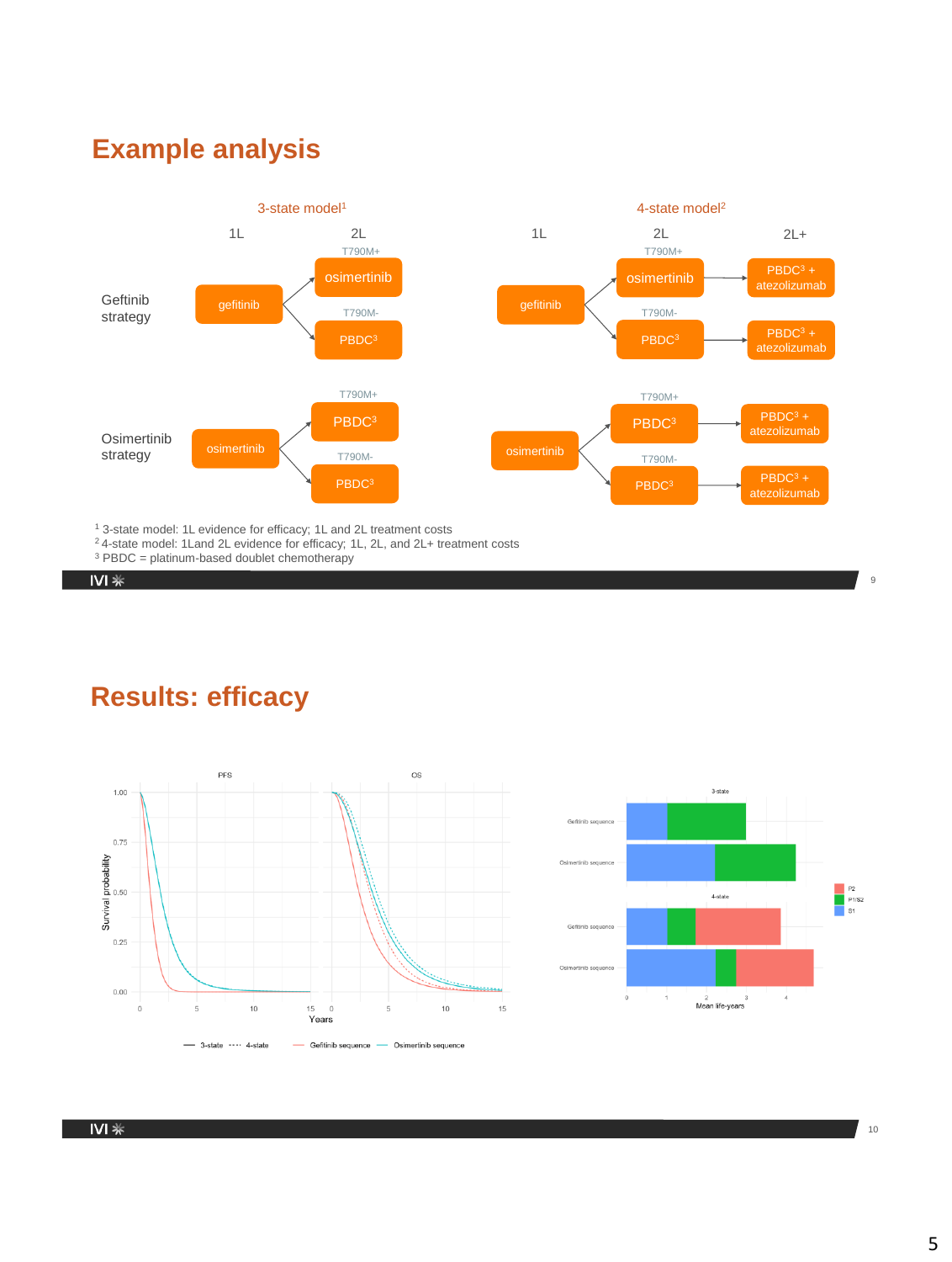## **Results: costs**



 $\overline{N}$  IVI

## **Results: cost-effectiveness**

|                             | 3-state model         |                              | 4-state model         |                              |
|-----------------------------|-----------------------|------------------------------|-----------------------|------------------------------|
|                             | Gefitinib<br>sequence | Osimertinib<br>sequence      | Gefitinib<br>sequence | Osimertinib<br>sequence      |
| Incremental<br><b>QALYs</b> | ٠                     | 0.82(0.25, 1.93)             |                       | $0.60$ ( $-0.01$ ,<br>1.66)  |
| Incremental<br>costs(       | ٠                     | 151,009 (27,471,<br>387,111) |                       | 131,360 (-2,212,<br>372,498) |
| ICER (\$ per<br>QALY)       | ٠                     | 184,720                      | ۰                     | 220,255                      |

Note: Estimates discounted at 3%. The gefitinib sequence is the reference treatment strategy.

12